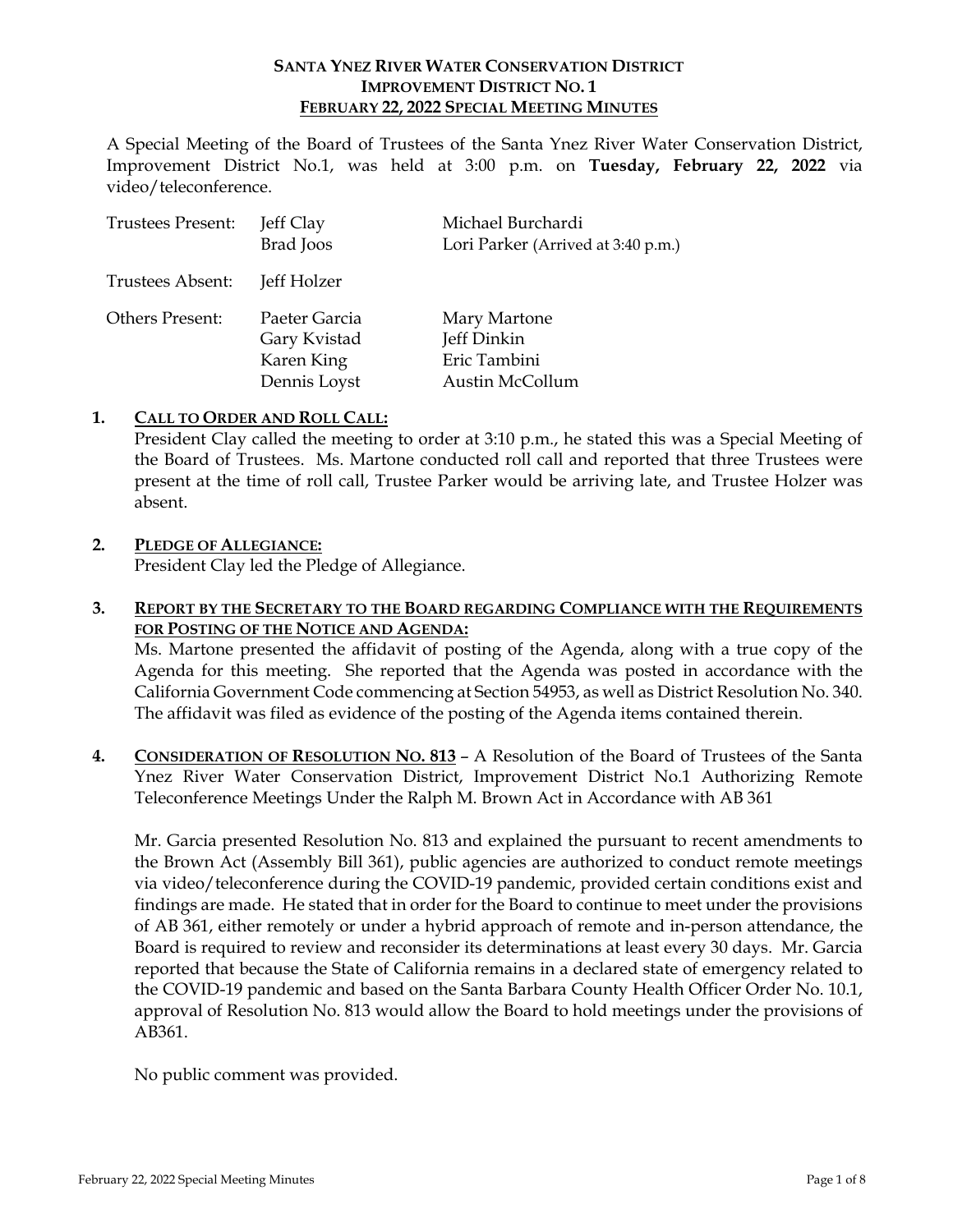It was **MOVED** by Trustee Burchardi, seconded by Trustee Joos, to adopt Resolution No. 813, a Resolution of the Board of Trustees of the Santa Ynez River Water Conservation District, Improvement No.1 Authorizing Remote Teleconference Meetings Under the Ralph M. Brown Act in Accordance with AB 361.

The Resolution was adopted and carried by the following 3-0-0 roll call vote:

| <b>AYES, Trustees:</b>    | Michael Burchardi<br>Jeff Clay<br><b>Brad</b> Joos |
|---------------------------|----------------------------------------------------|
| <b>NOES, Trustees:</b>    | None                                               |
| <b>ABSTAIN, Trustees:</b> | None                                               |
| <b>ABSENT, Trustees:</b>  | Jeff Holzer                                        |
|                           | Lori Parker                                        |

#### **5. ADDITIONS OR CORRECTIONS, IF ANY, TO THE AGENDA:**  There were no additions or corrections to the Agenda.

#### **6. PUBLIC COMMENT:**

President Clay welcomed any members of the public participating remotely and offered time for members of the public to speak and address the Board on matters not on the agenda. There was no public comment. Mr. Garcia reported that no written comments were submitted to the District for the meeting.

### **7. CORONAVIRUS (COVID-19) UPDATE:**

**A.** General Manager's Report

Mr. Garcia reported on the current information related to the COVID-19 pandemic and the District's actions. He reported that on February 16, 2022, the Santa Barbara County Public Health Department issued Health Officer Order No. 2022-10.1 which rescinds Health Order 2022-10 and incorporates all updated guidance from the California Department of Public Health for the use of face masks effective February 15, 2022, requiring all unvaccinated persons to wear masks in all indoor public settings, requiring universal masking in only specified settings, and recommending continued indoor masking for all persons when the risk may be high.

# **8. CONSIDERATION OF THE MINUTES OF THE REGULAR MEETING OF JANUARY 18, 2022:**

The Regular Meeting Minutes from January 18, 2022 were presented for consideration.

President Clay asked if there were any changes or additions to the Regular Meeting Minutes of January 18, 2022 as presented. No changes or additions were requested.

It was **MOVED** by Trustee Burchardi, seconded by Trustee Joos, and carried by a 3-0-0 roll call vote, with Trustees Holzer and Parker absent, to approve the January 18, 2022 Minutes as presented.

### **9. CONSENT AGENDA:**

The Consent Agenda Report was provided in the Board packet.

Mr. Garcia reviewed the Consent Agenda materials for the month of February.

It was **MOVED** by Trustee Joos, seconded by Trustee Burchardi, and carried by a 3-0-0 roll call vote, with Trustees Holzer and Parker absent, to approve the Consent Agenda.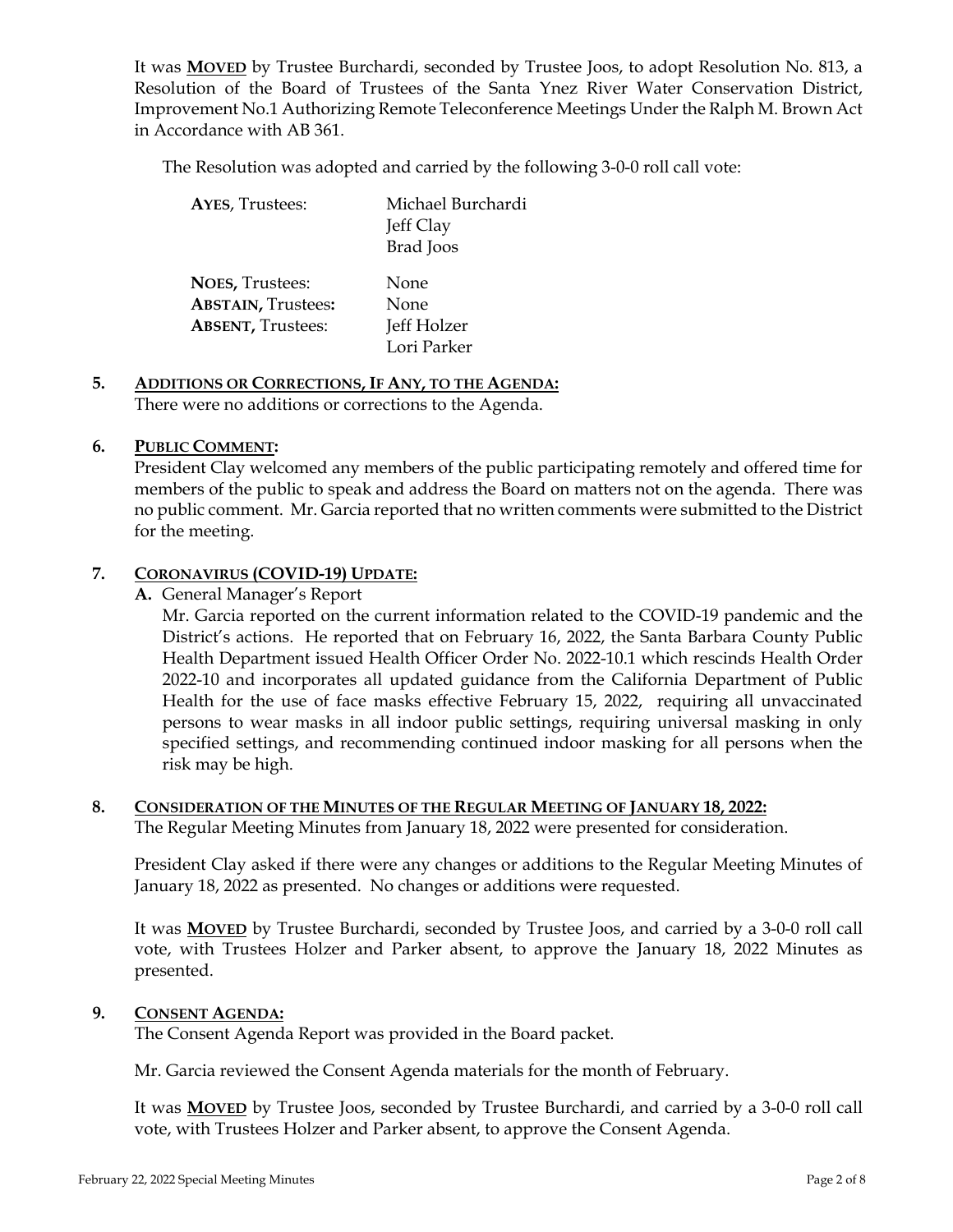# **10. MANAGER REPORTS - STATUS, DISCUSSION, AND POSSIBLE BOARD ACTION ON THE FOLLOWING SUBJECTS:**

# **A. DISTRICT ADMINISTRATION:**

- 1. Personnel Policy
	- a) Resolution No. 814 A Resolution of the Board of Trustees of the Santa Ynez River Water Conservation District, Improvement District No.1 Amending the District's Personnel Policy Manual

The Board packet included a February 9, 2022 Memorandum from Stradling Yocca Carlson & Rauth and a copy of Draft Resolution No. 814.

Mr. Garcia introduced Mr. Jeff Dinkin of Stradling Yocca Carlson & Rauth, the District's employment legal counsel, to present this item.

Mr. Dinkin explained that he conducted an annual review of the District's Personnel Policy Manual (Manual) and based upon his assessment of existing policies, changes in the law, and discussion with management, three revisions to the Manual were being proposed. He reviewed proposed revisions to Section 1.10.d. (Overtime), Section 3.5.b. (California Family Rights Act Leave), and Section 3.8 (Paid Family Leave Insurance). Discussion ensued and Mr. Dinkin answered questions from the Board.

No public comment was provided.

It was **MOVED** by Trustee Burchardi, seconded by Trustee Joos, to adopt Resolution No. 814, a Resolution of the Board of Trustees of the Santa Ynez River Water Conservation District, Improvement No.1 Amending the District's Personnel Policy Manual.

The Resolution was adopted and carried by the following 3-0-0 roll call vote:

| <b>AYES, Trustees:</b>    | Michael Burchardi |
|---------------------------|-------------------|
|                           | Jeff Clay         |
|                           | Brad Joos         |
| <b>NOES, Trustees:</b>    | None              |
| <b>ABSTAIN, Trustees:</b> | None              |
| <b>ABSENT, Trustees:</b>  | Jeff Holzer       |
|                           | Lori Parker       |

- 2. Public Hearing: Consider Proposal to Adjust Boundaries of District Divisions Pursuant to U.S. Census Bureau 2020 Population Results
	- a) Presentation and Discussion Regarding Proposed Adjustment to Boundaries of Divisions within the District The Board packet included an overview memorandum prepared by JDL Mapping

regarding the 2022 re-districting process and several maps depicting existing and proposed adjustments to boundaries of the District's divisions.

Mr. Garcia explained that this agenda item was being conducted as a public hearing and provided an overview of the hearing process that would be followed. President Clay opened the public hearing at approximately 3:36 p.m. Mr. Garcia introduced Mr. Dennis Loyst of JDL Mapping to present his memorandum, the draft maps, and related information regarding the re-districting process under the California Elections Code and proposed adjustments to the boundaries of divisions within the District.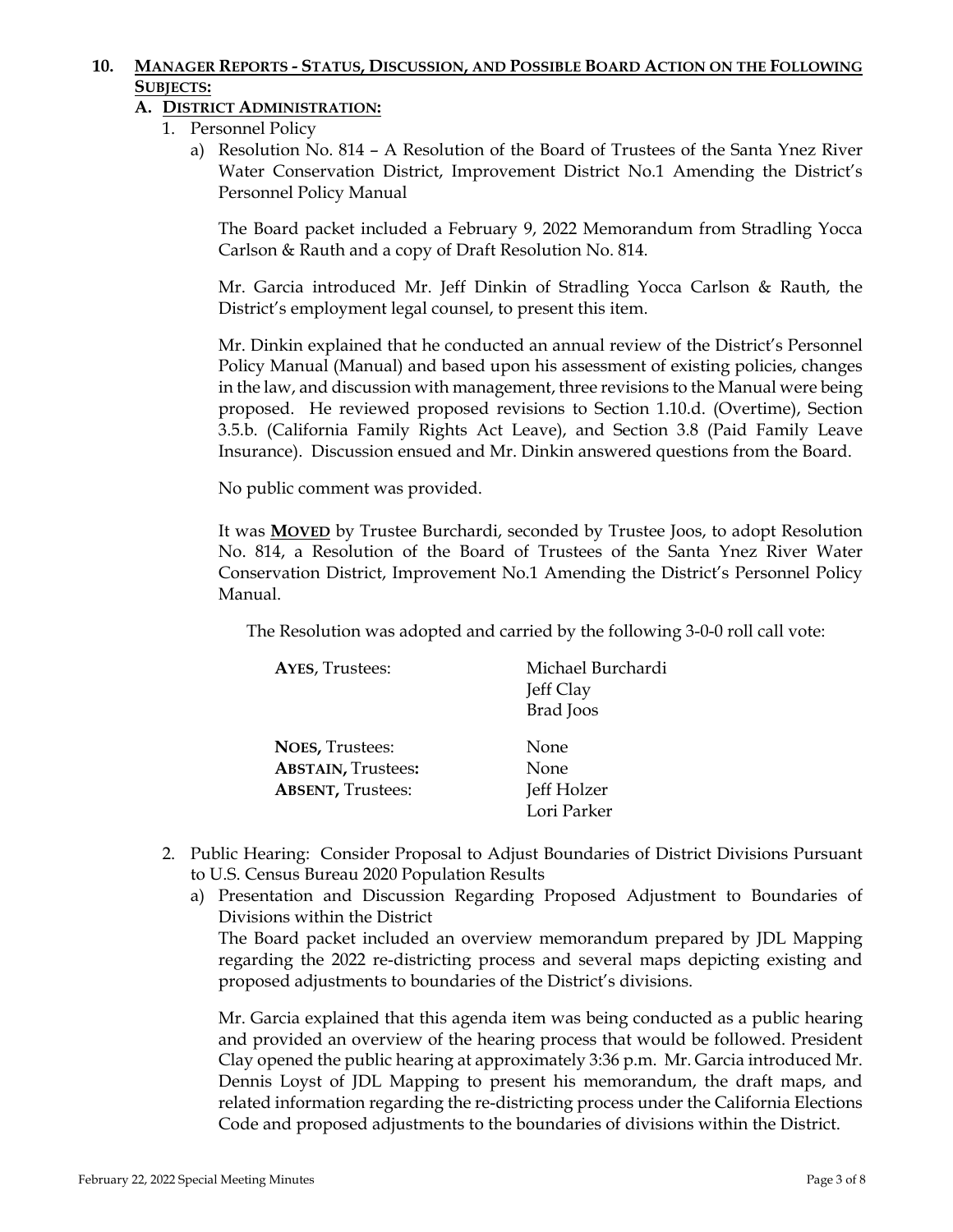Mr. Loyst explained that following each federal decennial census (every ten years), special districts must use the new census data and, if needed, adjust their division boundaries to reflect changes in local populations. He explained that the process, called re-districting, is intended to ensure that all divisions comply with Elections Code Section 22000 which requires that all divisions are relatively equal in population. Mr. Loyst stated that based on the most recent 2020 federal census data and changes to census blocks within the District, he prepared proposed adjustments to the boundaries of the District's divisions with the goal of equalizing the population within each division to the extent practicable and without causing major changes to the way the division lines are currently drawn. Mr. Loyst provided a PowerPoint presentation including draft maps detailing the proposed adjustments to boundaries of the District's divisions. He indicated that the Board could move forward with the proposed adjustments and achieve a population variance of less than 2% between the divisions, which strongly comports with the Elections Code objective of equalizing populations in each division. Mr. Loyst explained that the Board could also consider adjusting the boundaries in an alternate manner.

Discussion ensued and several Board members favored the proposed adjustments to the division boundaries as presented.

President Clay opened public comment and no public comment was provided. Public comment was closed, and no further discussion or comment was provided by the Board. The public hearing was closed at approximately 3:58 p.m.

b) Resolution No. 815 - A Resolution of the Board of Trustees of the Santa Ynez River Water Conservation District, Improvement District No.1 Giving Notice of Its Intent to Adjust Boundaries of District Divisions The Board packet included draft Resolution No. 815.

Mr. Garcia generally reviewed the contents of and recommended approval of Resolution No. 815. He explained that, assuming Board approval of Resolution No. 815, staff would provide public notice of a second public hearing on the proposed boundary adjustments to be conducted by the District at its next Regular meeting scheduled for March 15, 2022. Mr. Garcia indicated that the public notice and related information would be published in a local newspaper and posed on the District's website.

No public comment was provided.

It was **MOVED** by Trustee Joos, seconded by Trustee Burchardi, to adopt Resolution No. 815, a Resolution of the Board of Trustees of the Santa Ynez River Water Conservation District, Improvement No.1. Giving Notice of Its Intent to Adjust Boundaries of District Divisions.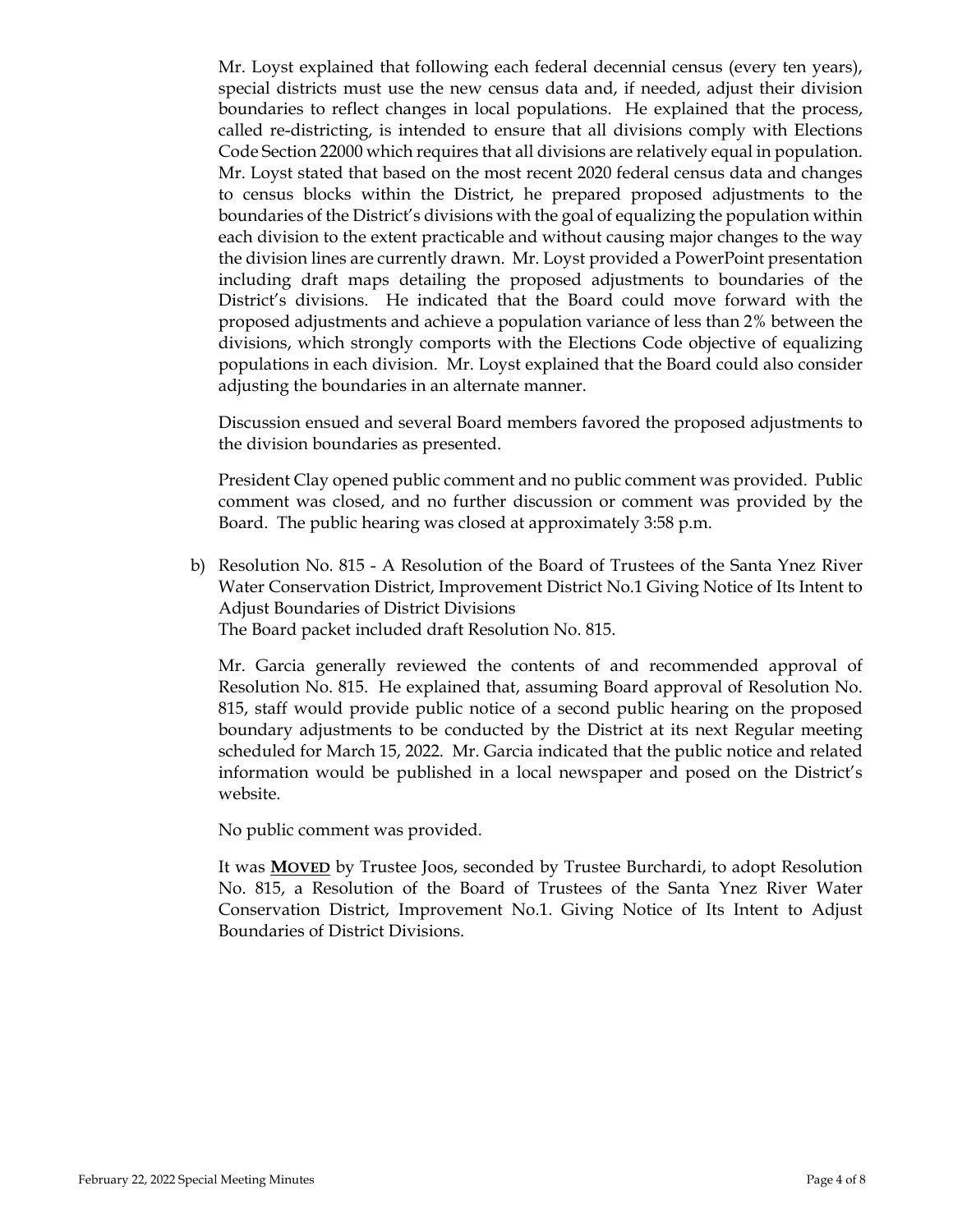The Resolution was adopted and carried by the following 4-0-0 roll call vote:

| <b>AYES, Trustees:</b>    | Michael Burchardi |
|---------------------------|-------------------|
|                           | Jeff Clay         |
|                           | <b>Brad</b> Joos  |
|                           | Lori Parker       |
| <b>NOES, Trustees:</b>    | None              |
| <b>ABSTAIN, Trustees:</b> | None              |
| <b>ABSENT, Trustees:</b>  | Jeff Holzer       |
|                           |                   |

- 3. Financial Report on Administrative Matters
	- a) Presentation of Monthly Financial Statements Revenues and Expenses

Ms. Martone announced that the Financial Statements were emailed to the Board members earlier that afternoon and posted on the District's website in the Board packet materials for any members of the public wishing to follow along or receive a copy.

Ms. Martone reviewed the Statement of Revenues and Expenses for the month of February. She highlighted various line-items related to revenue and expense transactions that occurred during the month. Ms. Martone reported that the District expenses exceeded the revenues by \$29,904.98 and the year-to-date net income is \$1,995,232.77.

b) Approval of Accounts Payable

Ms. Martone announced that the Warrant List was emailed to the Board members this afternoon and posted on the District's website in the Board packet materials for any members of the public wishing to follow along or receive a copy.

The Board reviewed the Warrant List which covered warrants 24300 through 24353 in the amount of \$378,412.53.

It was **MOVED** by Trustee Parker, seconded by Trustee Burchardi, and carried by a 4- 0-0 roll call vote, with Trustee Holzer absent, to approve the Warrant List for January 19, 2022 through February 22, 2022.

4. Consider Establishing Ad Hoc Committee – Los Olivos Community Services District The Board packet included various correspondence related to the Los Olivos Community Services District (LOCSD) Board meetings and information from LOCSD regarding the Wastewater Treatment Plant site selection process.

Mr. Garcia explained that during the ID No.1 January Board meeting, Trustee Burchardi requested that the Board consider establishing an Ad Hoc Committee to help remain informed of the LOCSD's proposed wastewater treatment and dispersal system. Discussion ensued and consensus of the Board was to establish the Ad Hoc Committee. The Board briefly discussed appointing members of the Ad Hoc Committee; however, the Board chose to table the selection of members until a full Board was present.

It was **MOVED** by Trustee Clay, seconded by Trustee Parker, and carried by a 4-0-0 roll call vote, with Trustee Holzer absent, to approve the establishment of an Ad Hoc Committee for the Los Olivos Community Services District.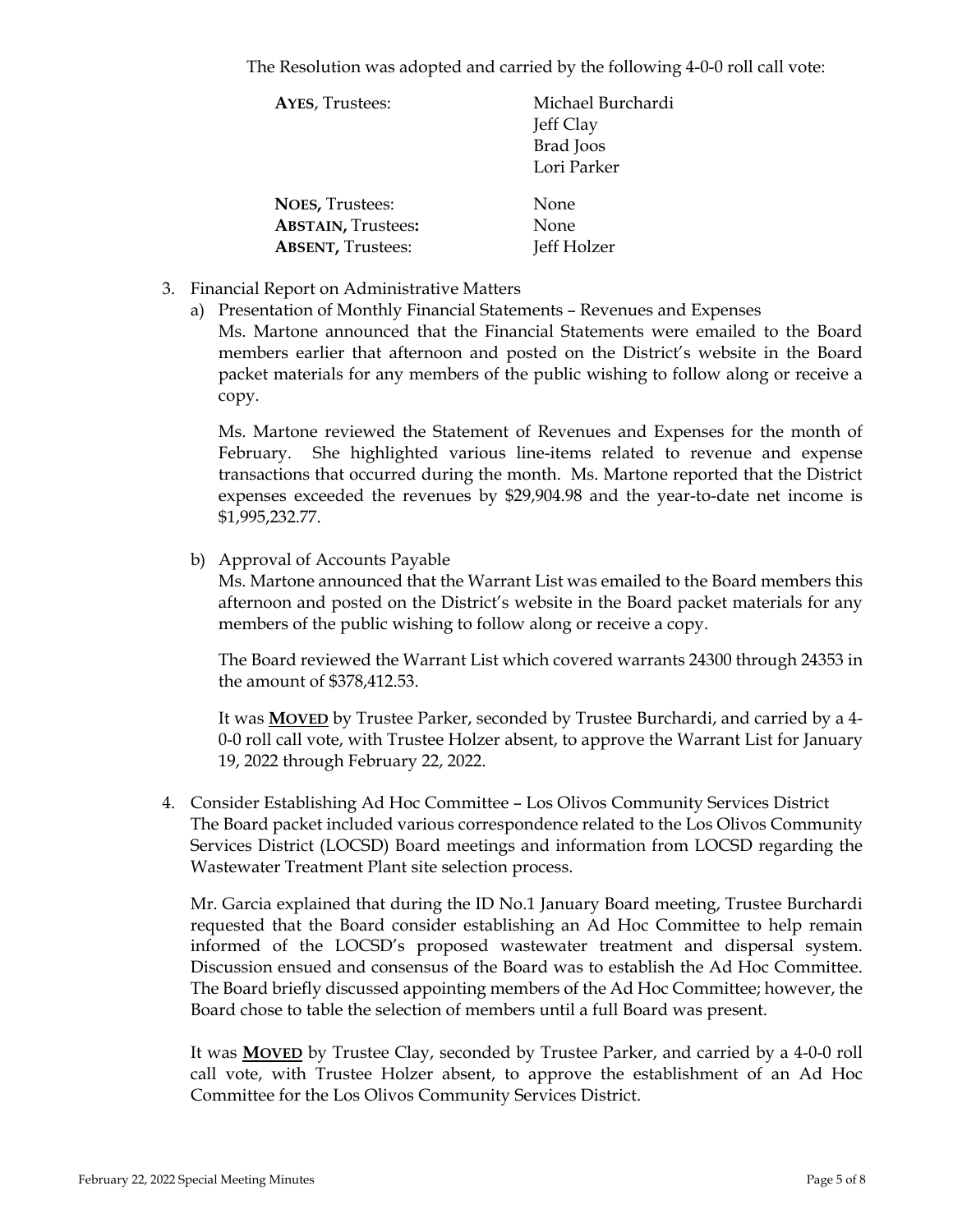#### **11. REPORT, DISCUSSION, AND POSSIBLE BOARD ACTION ON THE FOLLOWING SUBJECTS:**

### **A. SUSTAINABLE GROUNDWATER MANAGEMENT ACT**

1. Eastern Management Area Update

The Board packet included a February 4, 2022 Special Meeting Notice and Agenda for the Eastern Management Area Citizens Advisory Group.

Mr. Garcia provided a verbal report on the topics discussed at the February 4, 2022 meeting of the Citizen Advisory Group (CAG) for the Eastern Management Area (EMA). Mr. Garcia reported that in order to implement the SGMA projects and management actions outlined in the Groundwater Sustainability Plan (GSP) for the EMA, an effective governance mechanism must be in place. He explained that currently the formation of each Groundwater Sustainability Agency (GSA) in the Basin is based on a Memorandum of Agreement (MOA). Mr. Garcia noted that each GSA is discussing alternative governance structures for implementing their respective GSPs, which will include the adoption and imposition of SGMA-related fees and charges. He noted that the EMA CAG discussed alternative governance models such as maintaining the current MOA, forming a new Joint Powers Authority (JPA), and how EMA governance and administration would intersect with the governance structures chosen in the Central and Western Management Areas. Mr. Garcia reported that governance will continue to be a highpriority issue of the EMA GSA, which has its next Regular Meeting scheduled for February 24, 2022.

### **B. CALIFORNIA DROUGHT CONDITIONS**

1. Update Regarding Statewide Drought Conditions

The Board packet included the Department of Water Resources (DWR) Current Reservoir Conditions; the January 20, 2022 Notice To State Water Project Contractors; recent news articles relating to current drought conditions; and a monthly Cloud Seeding Report for January operations through North American Weather Consultants, Inc.

Mr. Garcia discussed the Board packet materials, including updated conditions of major reservoirs in California as published by DWR. He also reported on the January 20, 2022 Notice from DWR that the State Water Project Table A Allocation has been increased from zero percent to 15 percent. Mr. Garcia referred to recent news articles relating to current drought conditions and reviewed the January 2022 Cloud Seeding Report contained in the Board packet, noting that ID No.1 is a participating member of the regional cloud seeding program.

## **C. LOCAL AGENCY FORMATION COMMISSION**

1. Updates to Municipal Service Reviews and Spheres of Influence

The Board packet included correspondence and related information from the Santa Barbara County Local Agency Formation Commission (LAFCO) pertaining to the upcoming Countywide Municipal Service Review and Sphere of Influence Updates.

Mr. Garcia reported that periodically the Santa Barbara County LAFCO undertakes a review of municipal services and updates to spheres of influence for cities and special districts within Santa Barbara County. He reported that 2012 was the last time the District was involved in this type of LAFCO review. Mr. Garcia stated that ID No.1 recently received a letter request from LAFCO to complete the Municipal Service Review Survey and Questionnaire, and that staff will be preparing a response to LAFCO's request.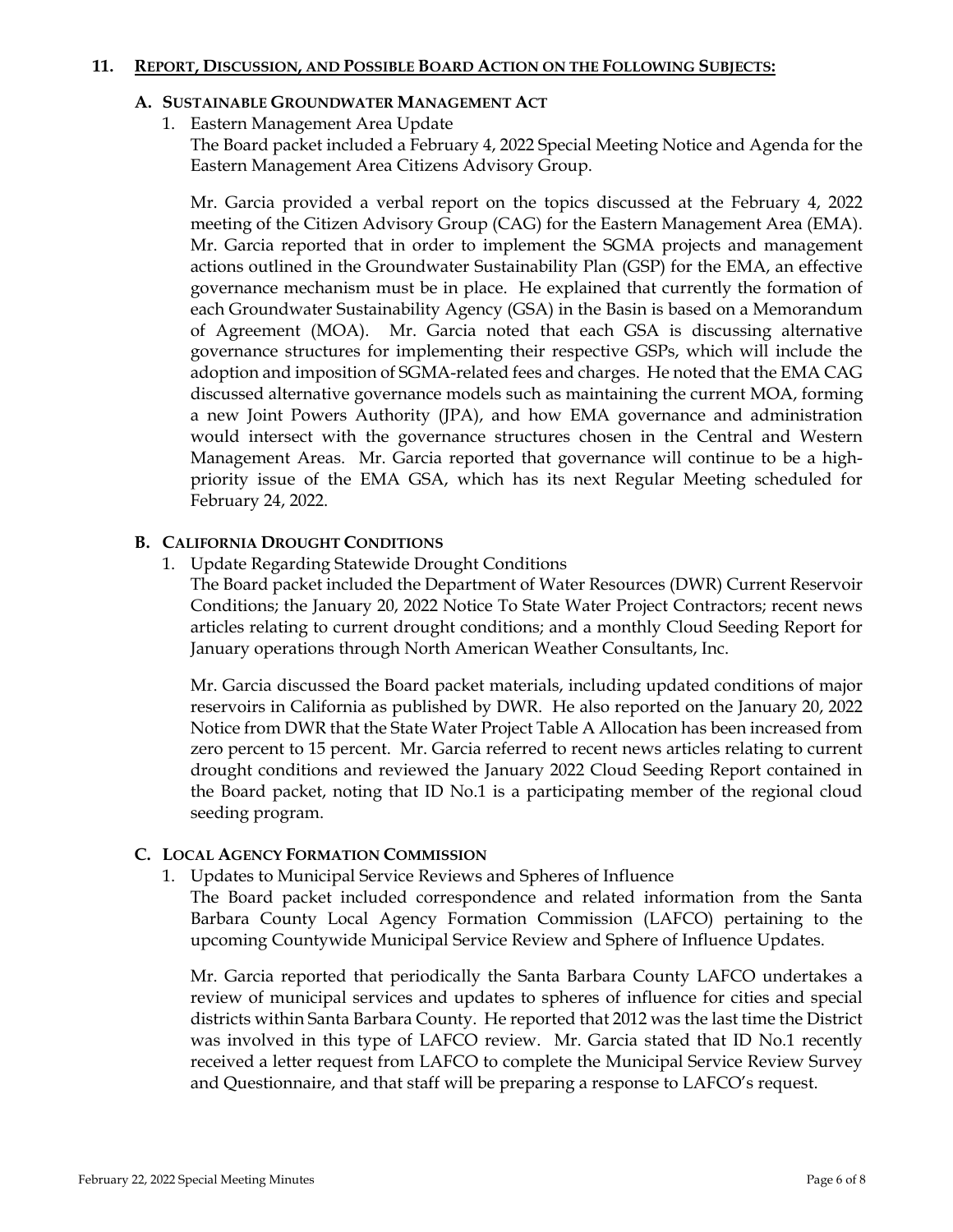### **12. REPORTS BY THE BOARD MEMBERS OR STAFF, QUESTIONS OF STAFF, STATUS REPORTS, ANNOUNCEMENTS, COMMITTEE REPORTS, OBSERVATIONS AND OTHER MATTERS AND/OR COMMUNICATIONS NOT REQUIRING BOARD ACTION**

Trustee Burchardi reported that the District has an opportunity to be involved with an upcoming community event known as "Airport Day" to be held at the Santa Ynez Airport in May 2022. Mr. Garcia agreed that District participation is a great idea and that staff will work with Trustee Burchardi to prepare details for the District's involvement.

The Board packet included the February 2022 Family Farm Alliance Monthly Briefing and the State of California Fish and Game Commission Meeting Agenda for February 16-17, 2022 Webinar and Teleconference.

- **13. CORRESPONDENCE: GENERAL MANAGER RECOMMENDS FILING OF VARIOUS ITEMS:**  The Correspondence List was received by the Board.
- **14. REQUESTS FOR ITEMS TO BE INCLUDED ON THE NEXT REGULAR MEETING AGENDA:**  There were no requests from the Board.
- **15. NEXT MEETING OF THE BOARD OF TRUSTEES:**  President Clay stated the next Regular Meeting of the Board of Trustees is scheduled for March 15, 2022 at 3:00 p.m.

## **16. CLOSED SESSION:**

The Board adjourned to closed session at 5:07 p.m.

### **A. CONFERENCE WITH LEGAL COUNSEL - EXISTING LITIGATION**

[Subdivision (d)(1) of Section 54956.9 of the Government Code - 2 Cases]

- 1. Name of Case: Adjudicatory proceedings pending before the State Water Resources Control Board regarding Permit 15878 issued on Application 22423 to the City of Solvang, Petitions for Change, and Related Protests
- 2. Name of Case: Central Coast Water Authority, et al. v. Santa Barbara County Flood Control and Water Conservation District, et al., Santa Barbara County Superior Court Case No. 21CV02432
- **B. CONFERENCE WITH LEGAL COUNSEL – POTENTIAL INITIATION OF LITIGATION BY THE AGENCY** [Subdivision (d)(4) of Section 54956.9 of the Government Code – 1 Case]

## **17. RECONVENE INTO OPEN SESSION:**

[Sections 54957.1 and 54957.7 of the Government Code]

The public participation phone line was re-opened, and the Board reconvened to open session at approximately 6:17 p.m.

Mr. Garcia announced that the Board met in closed session concerning Agenda Items 16.A.1., 16.A.2., and 16.B. and that there was no reportable action from the closed session.